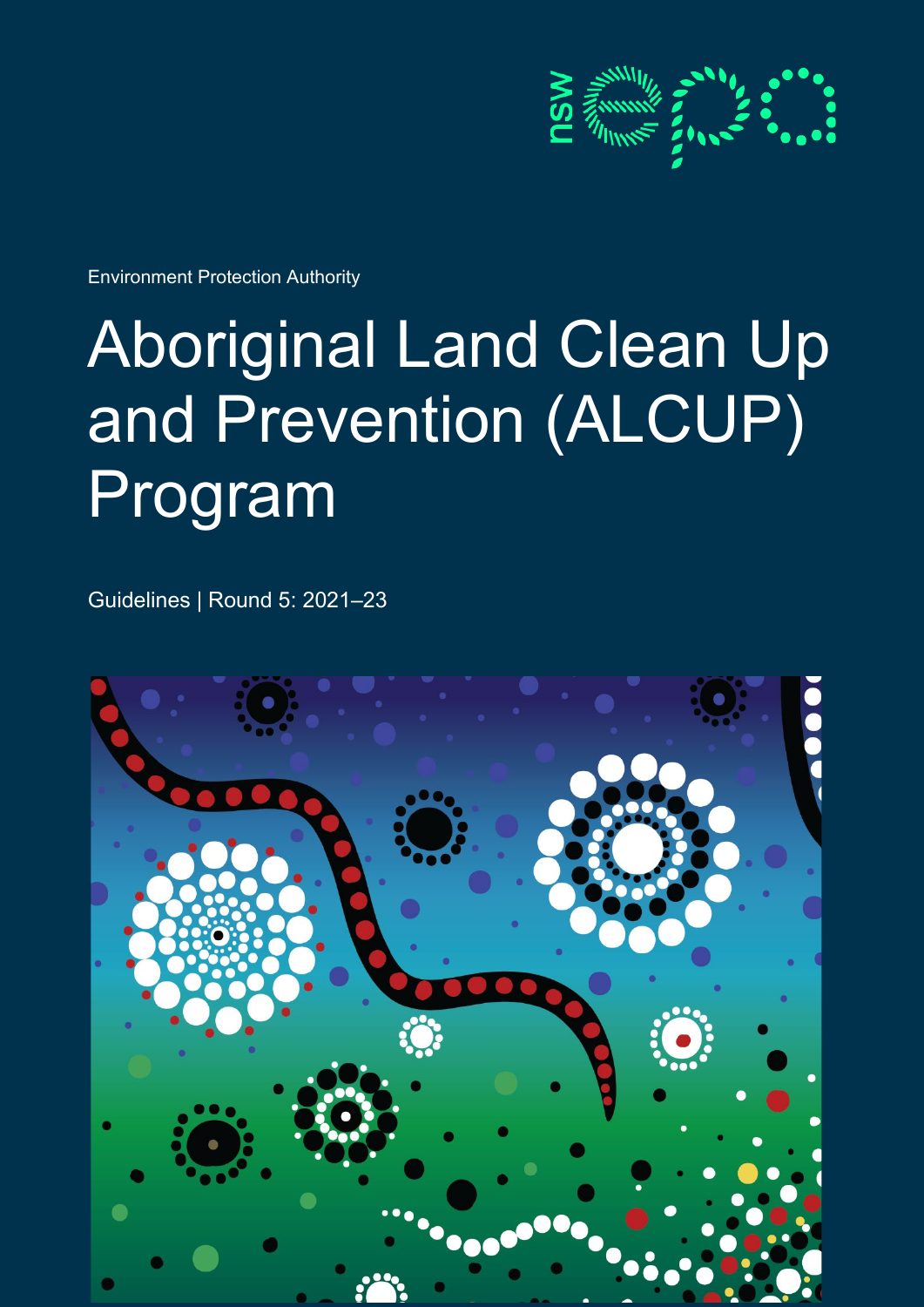© 2021 State of NSW and the NSW Environment Protection Authority

With the exception of photographs, the State of NSW and the NSW Environment Protection Authority (EPA) are pleased to allow this material to be reproduced in whole or in part for educational and non-commercial use, provided the meaning is unchanged and its source, publisher and authorship are acknowledged. Specific permission is required for the reproduction of photographs.

The EPA has compiled these guidelines in good faith, exercising all due care and attention. No representation is made about the accuracy, completeness or suitability of the information in this publication for any particular purpose. The EPA shall not be liable for any damage which may occur to any person or organisation taking action or not on the basis of this publication. Readers should seek appropriate advice when applying the information to their specific needs. This document may be subject to revision without notice and readers should ensure they are using the latest version.

Every effort has been made to ensure that the information in this document is accurate at the time of publication. However, as appropriate, readers should obtain independent advice before making any decision based on this information.

The EPA shall not be liable for any damage which may occur to any person or organisation taking action or not on the basis of this publication.

All content in this publication is owned by the EPA and is protected by Crown Copyright, unless credited otherwise. It is licensed under the Creative Commons Attribution 4.0 [International](http://creativecommons.org/licenses/by/4.0/deed.en) (CC BY 4.0), subject to the exemptions contained in the licence. The legal code for the licence is available at [Creative Commons.](http://creativecommons.org/licenses/by/4.0/legalcode)

The EPA asserts the right to be attributed as author of the original material in the following manner: © State of New South Wales and the NSW Environment Protection Authority 2021.

Cover: Artwork by Wiradjuri artist Lani Balzan.

"The background of the painting represents the land, our Country. The lined areas of both ends represent the importance of waste management and recycling and how it connects to caring for the land and Country and the people within communities.

The middle-dotted area represents us working together and partnerships to care for the Country together. The white dots in the middle and moving outwards represent the elements of the diversity in NSW.

The different dotted areas throughout the painting represent community designing their own solutions and being involved at all stages. The painting represents the land and the importance to look after it and (with this program) how we as a community can achieve this.''

Published by: **NSW Environment Protection Authority** 4 Parramatta Square 12 Darcy Street, Parramatta NSW 2150 Locked Bag 5022, Parramatta NSW 2124 Phone: +61 2 9995 5000 (switchboard) Phone: 131 555 (NSW only – environment information and publications requests) Fax: +61 2 9995 5999 TTY users: phone 133 677, then ask for 131 555 Speak and listen users: phone 1300 555 727, then ask for 131 555 Email: [info@epa.nsw.gov.au](mailto:info@epa.nsw.gov.au) Website: [www.epa.nsw.gov.au](http://www.epa.nsw.gov.au/) Report pollution and environmental incidents

Environment Line: 131 555 (NSW only) or [info@epa.nsw.gov.au](mailto:info@epa.nsw.gov.au) See also [www.epa.nsw.gov.au](http://www.epa.nsw.gov.au/)

ISBN 978 1 922447 94 4

EPA 2021P3440 December 2021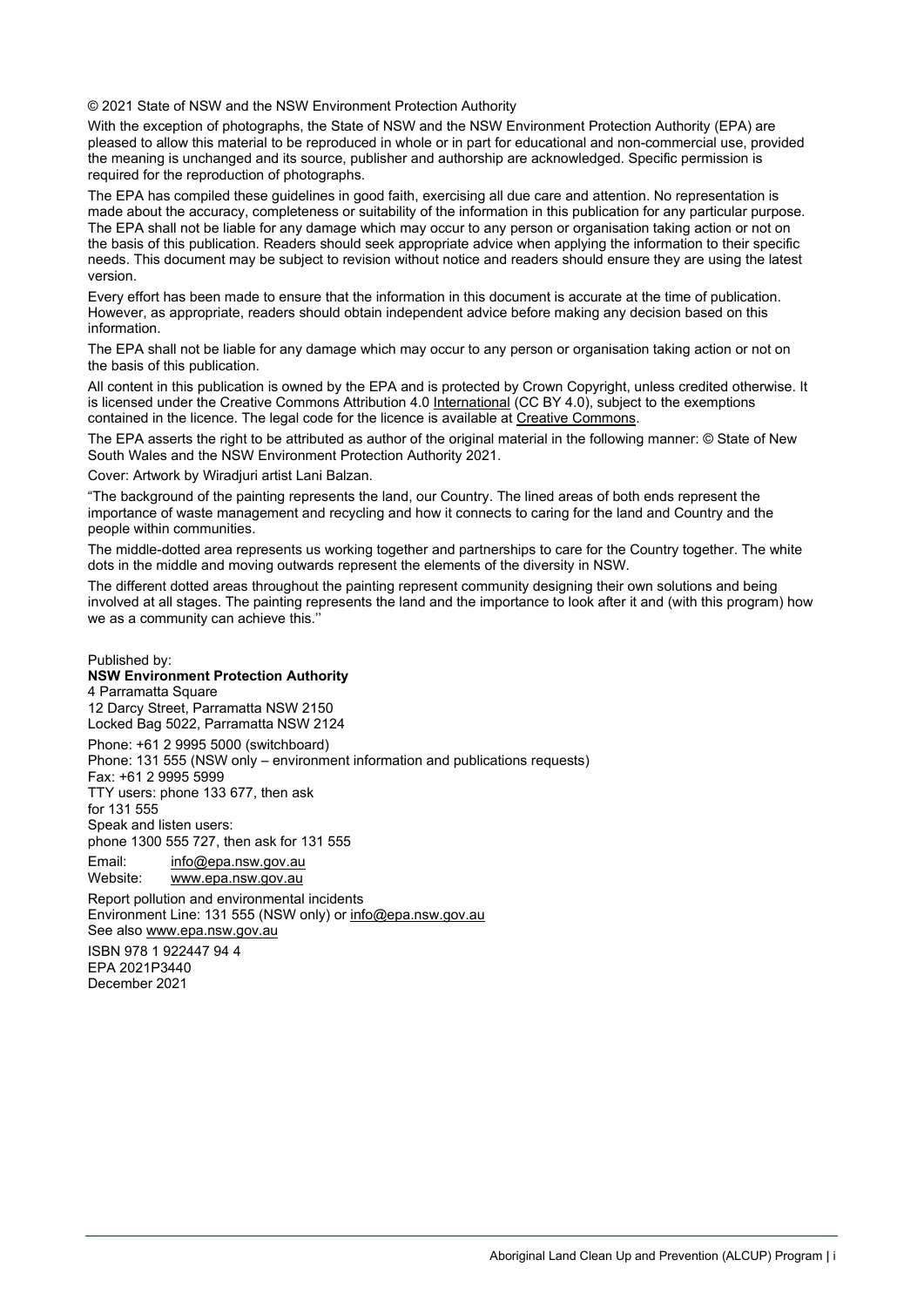# **Contents**

| <b>Expressions of Interest</b>                    |                         |
|---------------------------------------------------|-------------------------|
| <b>Introduction</b>                               |                         |
| <b>Program objectives</b>                         | 1                       |
|                                                   | $\overline{\mathbf{2}}$ |
| <b>Before you start</b>                           |                         |
| <b>Need advice?</b>                               | $\mathbf 2$             |
| <b>Eligibility criteria</b>                       | $\overline{2}$          |
| Who can apply?                                    | $\mathbf 2$             |
| What is the eligibility criteria?                 | $\overline{2}$          |
| What projects will not be funded?                 | $\overline{2}$          |
| <b>Assessing applications</b>                     | 3                       |
| <b>Selection criteria</b>                         | 3                       |
| Preparing your project plan in the EOI form       | 4                       |
| <b>Supporting information</b>                     | 8                       |
| <b>Partnerships</b>                               | 8                       |
| <b>Financial Administrator</b>                    | 8                       |
| <b>Evidence of illegal dumping</b>                | 8                       |
| <b>Budget</b>                                     | 9                       |
| In-kind contributions                             | 9                       |
| Joint funding                                     | 9                       |
| <b>Funding conditions</b>                         | 9                       |
| <b>Financial conditions</b>                       | 9                       |
| <b>Project timing and commencement</b>            | 9                       |
| <b>Proposed project amendments</b>                | 9                       |
| <b>Accountability and reporting</b>               | 10                      |
| <b>Project promotion</b>                          | 10                      |
| Insurance and governance practices                | 10                      |
| <b>Application process</b>                        | 11                      |
| <b>Application attachments</b>                    | 11                      |
| <b>Successful applicants</b>                      | 11                      |
| <b>Payment schedule for successful applicants</b> | 11                      |
| Attachment A - Project activities and measures    | 12                      |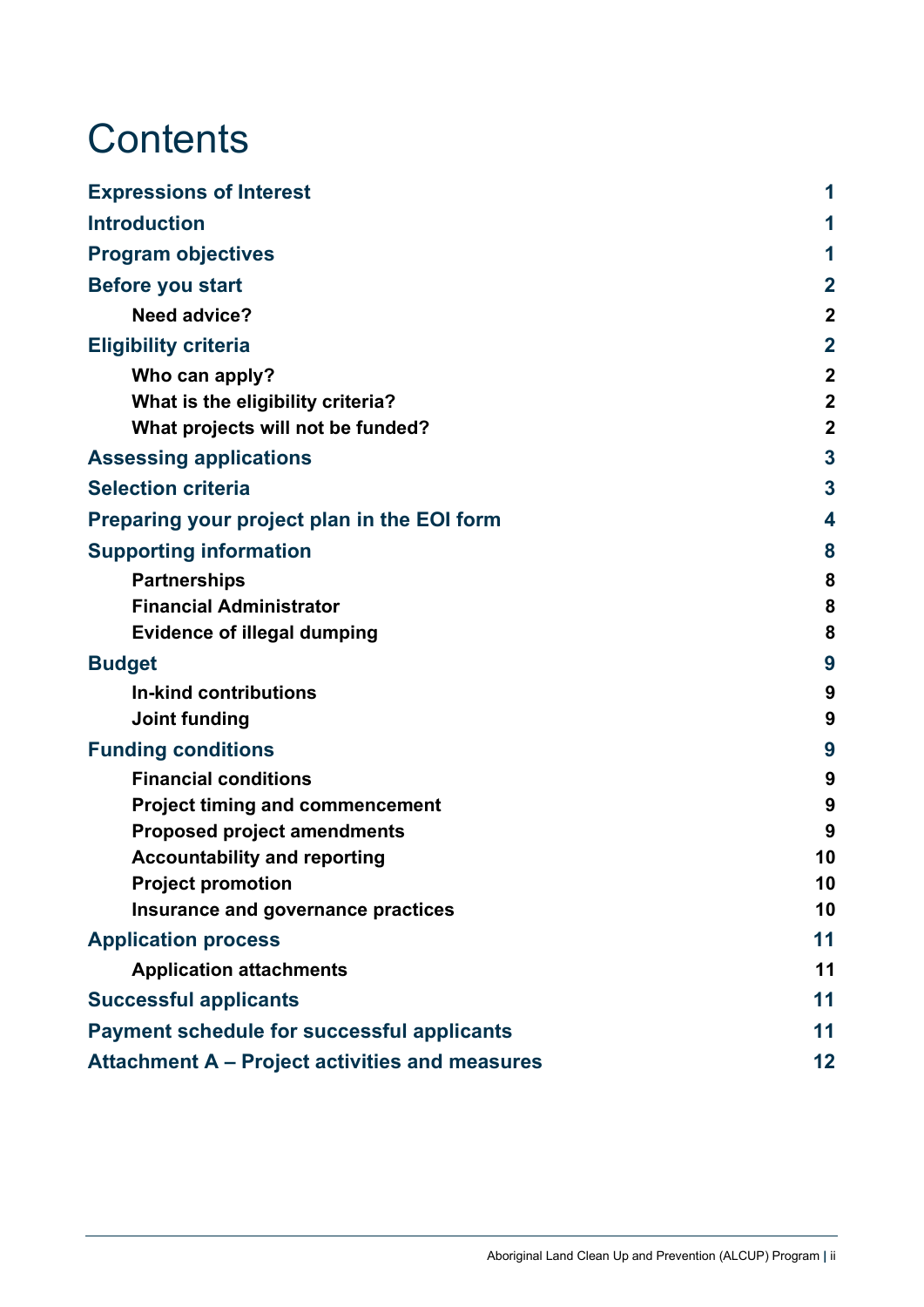# <span id="page-3-0"></span>Expressions of Interest

The Environment Protection Authority (EPA) is seeking Expressions of Interest (EOI) from Local Aboriginal Land Councils (LALCs) and other entities working in partnership with LALCs to manage illegal dumping on private land owned by Aboriginal communities.

The Aboriginal Land Clean Up and Prevention Program (ALCUP) was established to protect and enhance land that is culturally significant to Aboriginal people. This program is funded in the NSW EPA's transition year between the Waste Less Recycle More initiative and Waste and Sustainable Materials Strategy 2041.

Allocation of funding will be contingent on the final number of projects funded. The ALCUP program provides grants of \$10,000 to \$75,000 to LALCs. The priorities for the Round 5 funding reflect the EPA's commitment to deliver an integrated approach to combat illegal dumping through active engagement and collaboration between government, Aboriginal land managers and local communities.

# <span id="page-3-1"></span>Introduction

Illegal dumping is an environmental crime and can cause serious environmental pollution, pose a risk to human health and impact local amenities and community pride. The NSW Environment Protection Authority (EPA) acknowledges that the health and wellbeing of Aboriginal people is related to the protection of the environment.

Illegally dumped waste impacts on Aboriginal people's ability to care for Country. Aboriginal land is particularly susceptible to illegal dumping because it is often located in remote areas.

Projects funded under Round 5 of the ALCUP program can be carried out for up to 18 months.

### <span id="page-3-2"></span>Program objectives

Funding offered under the program aims to:

|    | • Reduce the impacts of illegal dumping on Aboriginal land through<br>clean up and prevention activities                                                 |
|----|----------------------------------------------------------------------------------------------------------------------------------------------------------|
|    | . Build and maintain collaborative approaches and partnerships to<br>help manage and reduce the occurrence of illegal dumping                            |
| 16 | . Integrate deterrence, surveillance, monitoring measures and<br>community education to prevent illegal dumping activities on<br>Aboriginal land         |
|    | . Incorporate cultural activities that enable Aboriginal people to care<br>for Country, engage in knowledge sharing and gain skills in land<br>managment |

Note: Your project activities may meet more than one project objective.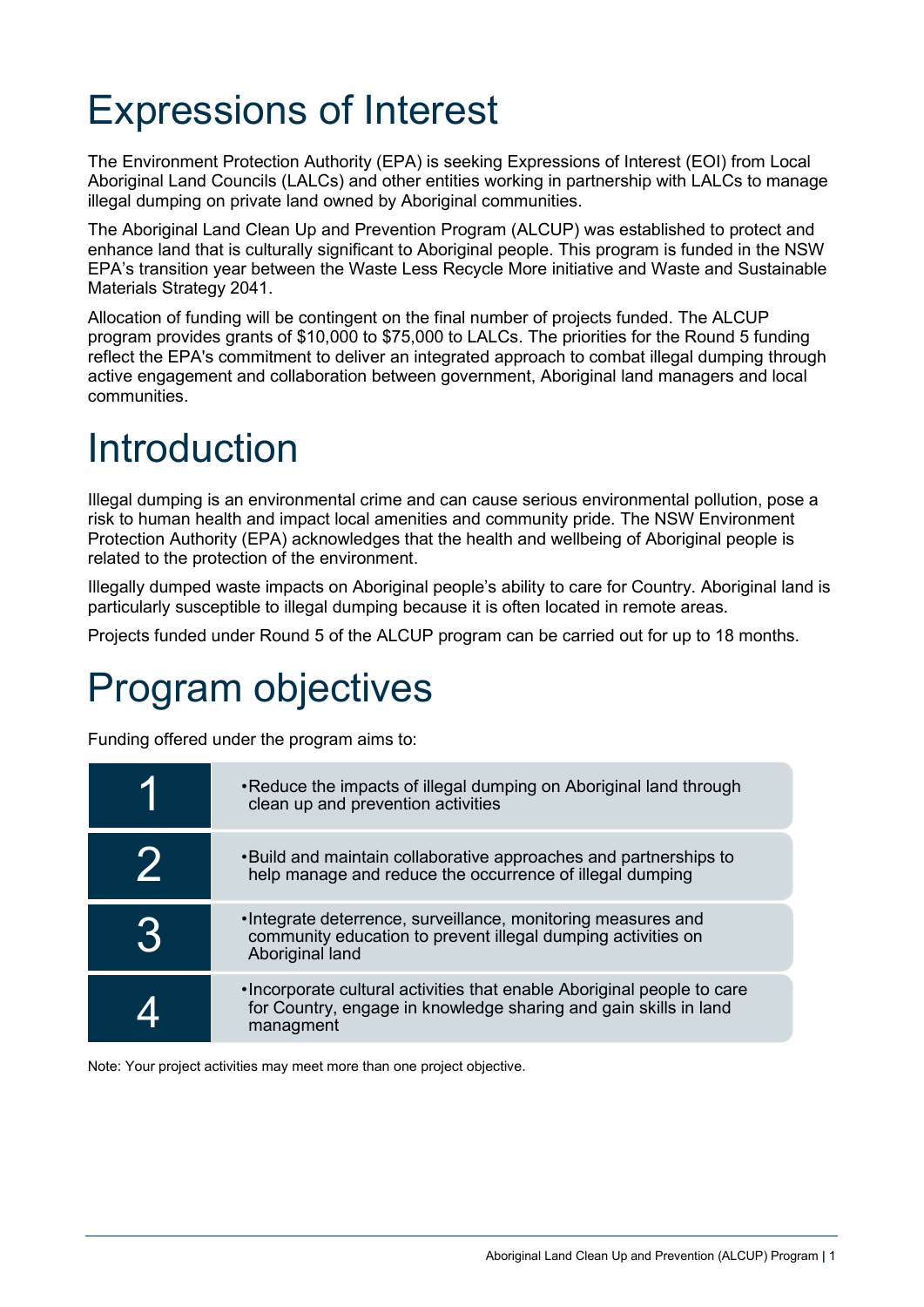# <span id="page-4-0"></span>Before you start

Putting together a strong application takes time and planning.

Before you begin the EOI, read through these Guidelines to check you:

- meet the eligibility requirements
- respond to the selection criteria.

The *Illegal Dumping Prevention and Clean Up: Handbook for Aboriginal Communities* (Department of Environment and Climate Change, 2008) has been developed to help you and your partners establish and maintain your projects. View the document on the EPA's [Publications webpage.](https://www.epa.nsw.gov.au/publications/illegaldumping/080425-aboriginal-communities)

### <span id="page-4-1"></span>**Need advice?**

A NSW EPA project officer can assist you with developing your application. If you have any questions about the EOI form, eligibility or types of activities that can be included contact us on 02 9995 5321 or email aboriginal.programs@epa.nsw.gov.au.

# <span id="page-4-2"></span>Eligibility criteria

### <span id="page-4-3"></span>**Who can apply?**

- NSW Local Aboriginal Land Councils (LALCs)
- Entities working in partnership with a LALC such as government agencies, local councils, nongovernment organisations, consultants and other entities (written consent from the LALC is required).

### <span id="page-4-4"></span>**What are the eligibility criteria?**

Grants under this program are made available to organisations not individuals. To be eligible for a grant under the ALCUP program, you must meet the following criteria:

- projects must be in NSW
- applicants must be able to demonstrate that they are a LALC entity, or have the formal support of the LALC that manages the site on which the project is proposed
- projects must be relevant to the management of illegal dumping on Aboriginal-owned land and involve the clean-up, prevention and/or deterrence of illegally dumped waste and cultural activities to support Caring for Country
- applicants must have the means or support available to complete the project and related administrative work within 18 months
- applicants must have the capacity to administer the grant funds, or a letter of support from an incorporated organisation that will administer the grant funds, indicating their willingness to be responsible for managing the funds, administering the grant and keeping financial records of the grant activities
- applicants must not have any outstanding acquittals from previous NSW Government funding.

### <span id="page-4-5"></span>**What projects will not be funded?**

The ALCUP program provides funding for new projects whose dominant purpose is achieving clean-up and prevention of illegal dumping. Therefore, it will not fund:

• projects that have already commenced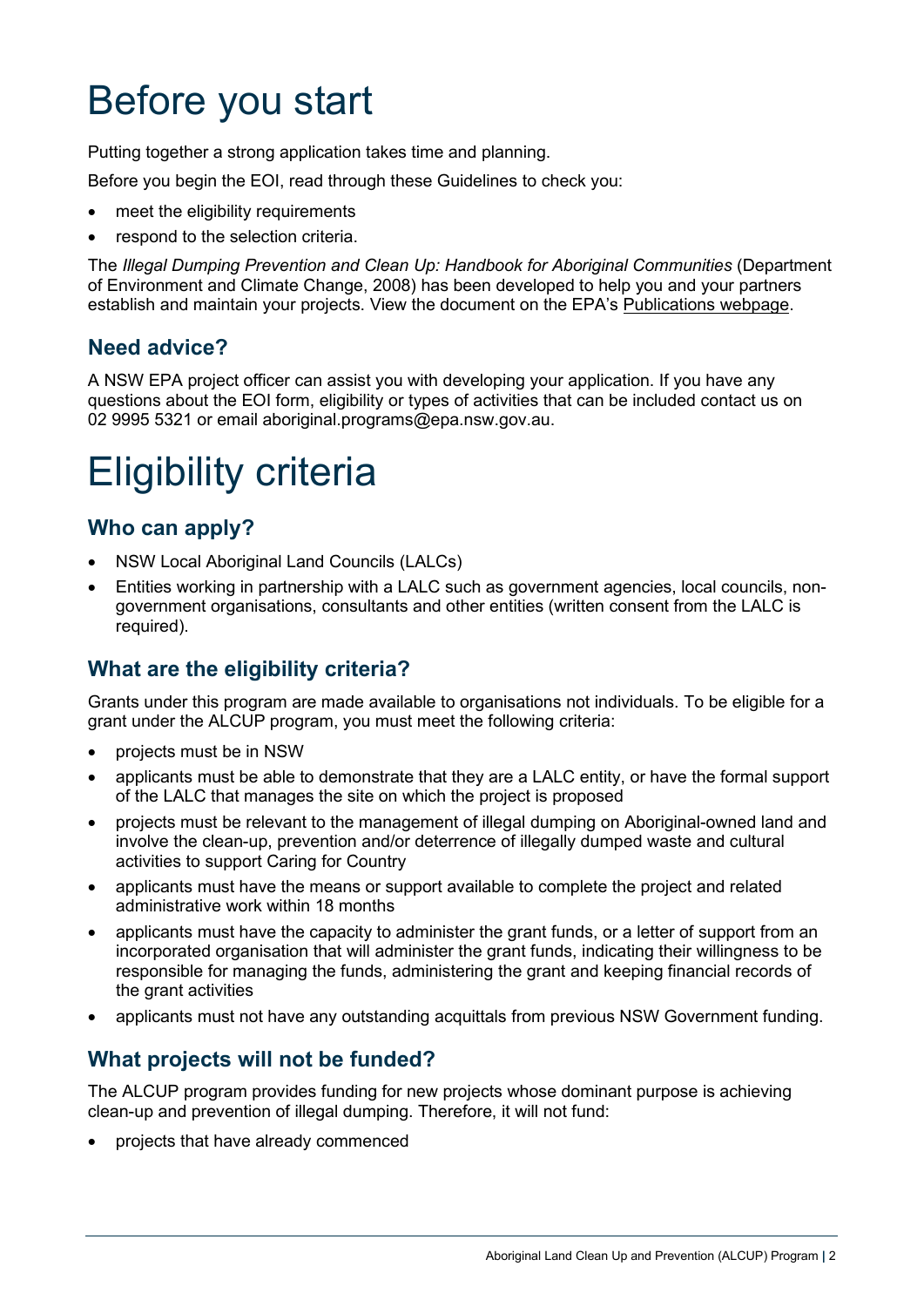- projects and activities that are not directly related to, or are not for the dominant purpose of, achieving the clean-up, long-term prevention and deterrence of illegal dumping
- projects which focus on the clean-up of small litter items (such as cigarette butts, cigarette packets, food containers, plastic bottles, confectionary wrappers)
- Details about littering grants can be found at the Litter Prevention Grants Program page [http://www.epa.nsw.gov.au/your-environment/litter-and-illegal-dumping/epa-work-prevent-litter.](http://www.epa.nsw.gov.au/your-environment/litter-and-illegal-dumping/epa-work-prevent-litter)

### <span id="page-5-0"></span>Assessing applications

Applications will be assessed by an independent Technical Review Committee. Applications will be assessed against the eight selection criteria listed below.

No applicant can be guaranteed funding nor can any applicant be guaranteed to receive the full amount requested.

Organisations that submit an unsuccessful expression of interest will be advised in writing and given the opportunity to seek feedback.

# <span id="page-5-1"></span>Selection criteria

To achieve the project objectives, the following selection criteria will be used to assess all applications:

| <b>Criteria</b> | <b>Assessment criteria</b>                                                                                                                                                                                                                                                                                                        | <b>Refer to Questions in the</b><br>online EOI application                                                                                                          |
|-----------------|-----------------------------------------------------------------------------------------------------------------------------------------------------------------------------------------------------------------------------------------------------------------------------------------------------------------------------------|---------------------------------------------------------------------------------------------------------------------------------------------------------------------|
| 1               | Demonstrated need for the project                                                                                                                                                                                                                                                                                                 | B1 to B4                                                                                                                                                            |
| 2               | The project planning clearly identifies the activities to clean<br>up and prevent illegal dumping                                                                                                                                                                                                                                 | C <sub>1</sub>                                                                                                                                                      |
| 3               | Clear and effective evaluation for each of the planned<br>project activities                                                                                                                                                                                                                                                      | C <sub>1</sub>                                                                                                                                                      |
| 4               | The project budget is well planned to ensure the success<br>of the project                                                                                                                                                                                                                                                        | B6 and D                                                                                                                                                            |
| 5               | A number of measures are planned to prevent illegal<br>dumping. These measures might include:<br>- new or improved infrastructure, e.g. bollards, locked<br>gates, surveillance cameras, earth mounds, lighting,<br>fences<br>- surveillance of dumping hotspots<br>- signage<br>- education and organising engagement activities | C <sub>1</sub><br>Please consult the Guideline<br>activities and measurement table<br>for ideas of different measures to<br>clean up and prevent illegal<br>dumping |
| 6               | Demonstrated intention to build and maintain partnerships<br>and collaborations                                                                                                                                                                                                                                                   | C <sub>2</sub>                                                                                                                                                      |
| 7               | The project incorporates cultural activities to Care for<br>Country and build community pride through better land<br>management                                                                                                                                                                                                   | C <sub>1</sub>                                                                                                                                                      |
| 8               | Increase knowledge, skills and local employment in land<br>management and foster community interest in Aboriginal<br>land management                                                                                                                                                                                              | C <sub>1</sub>                                                                                                                                                      |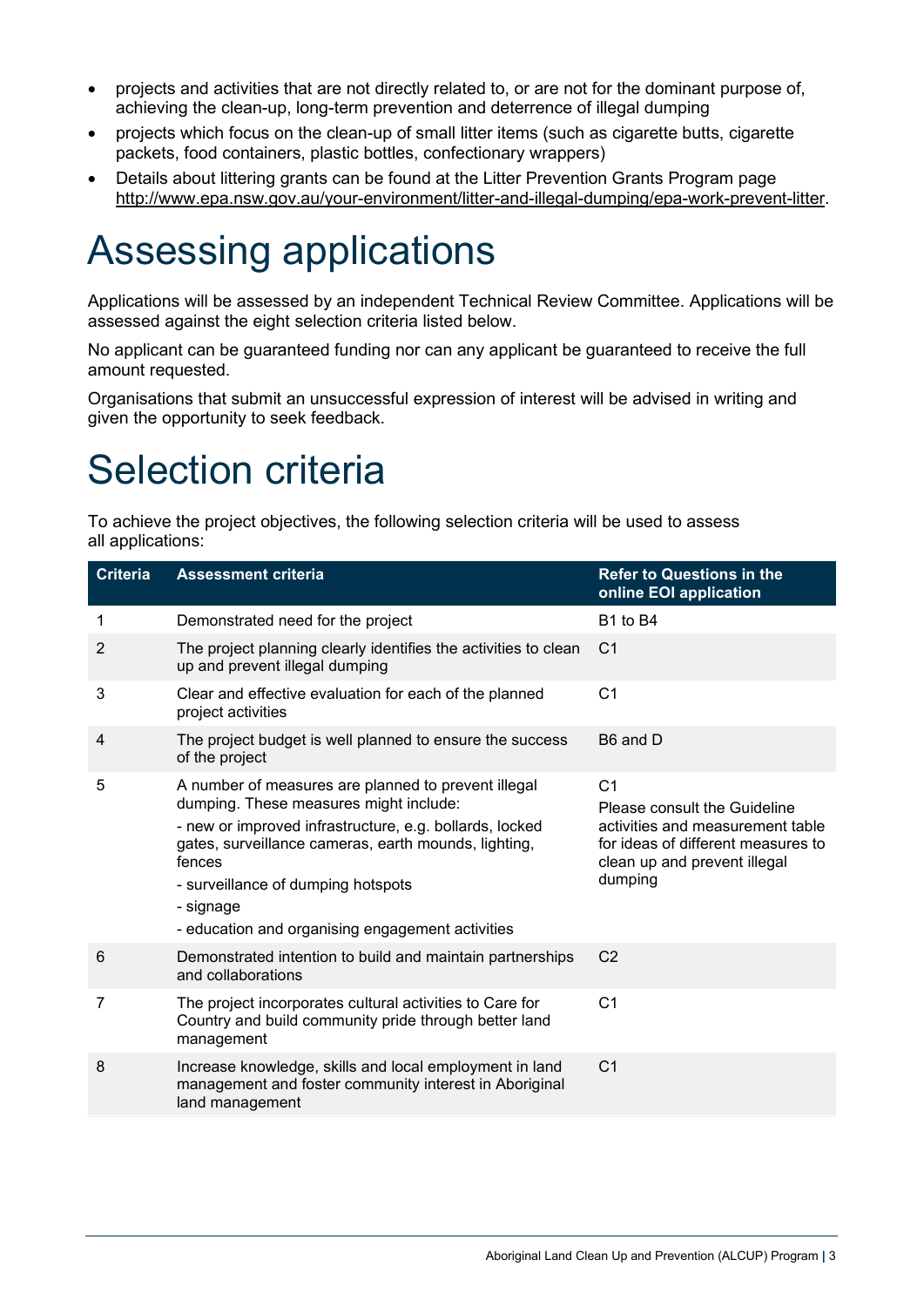# <span id="page-6-0"></span>Preparing your project plan in the EOI form

The purpose of the project plan is to describe how your project will address the problem of illegal dumping, and how you will measure the achievements of your project. You will need to report to the EPA on the progress of your project in line with the project plan. The project plan will assist you in planning your project and help you to demonstrate how successful your project is.

Your project plan outlines the activities you will do to meet the ALCUP program objectives. The ALCUP program objectives are listed above in these Guidelines. Some of your activities will help achieve more than one objective. List all the objectives the activity will help achieve in the program objective column.

In Attachment A of this Guideline, there is a list of activities and their measures.

Please use this when completing the project measures in the project plan

In the Project Plan table in the EOI form answer the following questions:

- **Activity**: What is your planned project activity?
- **How will it address the problem**: How will your project activity help address the illegal dumping issue?
- **When**: When do you plan to start and complete this activity?
- **Who is responsible**: Who will lead and drive this action and make sure it gets done?
- **Measure**: How would you measure the outputs/outcome of the activity? (Use Attachment A)
- **Monitoring and evaluation**: What methods will you use to evaluate or monitor the activity, and determine whether it helped achieve the objectives?
- **Risk to success (short and long term)**: Experience shows that illegal dumping projects might not achieve long-term success. Dumping incidences re-emerge or infrastructure installed damaged etc. What would be some possible risks?
- **How to manage the risk**: How would you manage the risk to achieve the short and long-term goals?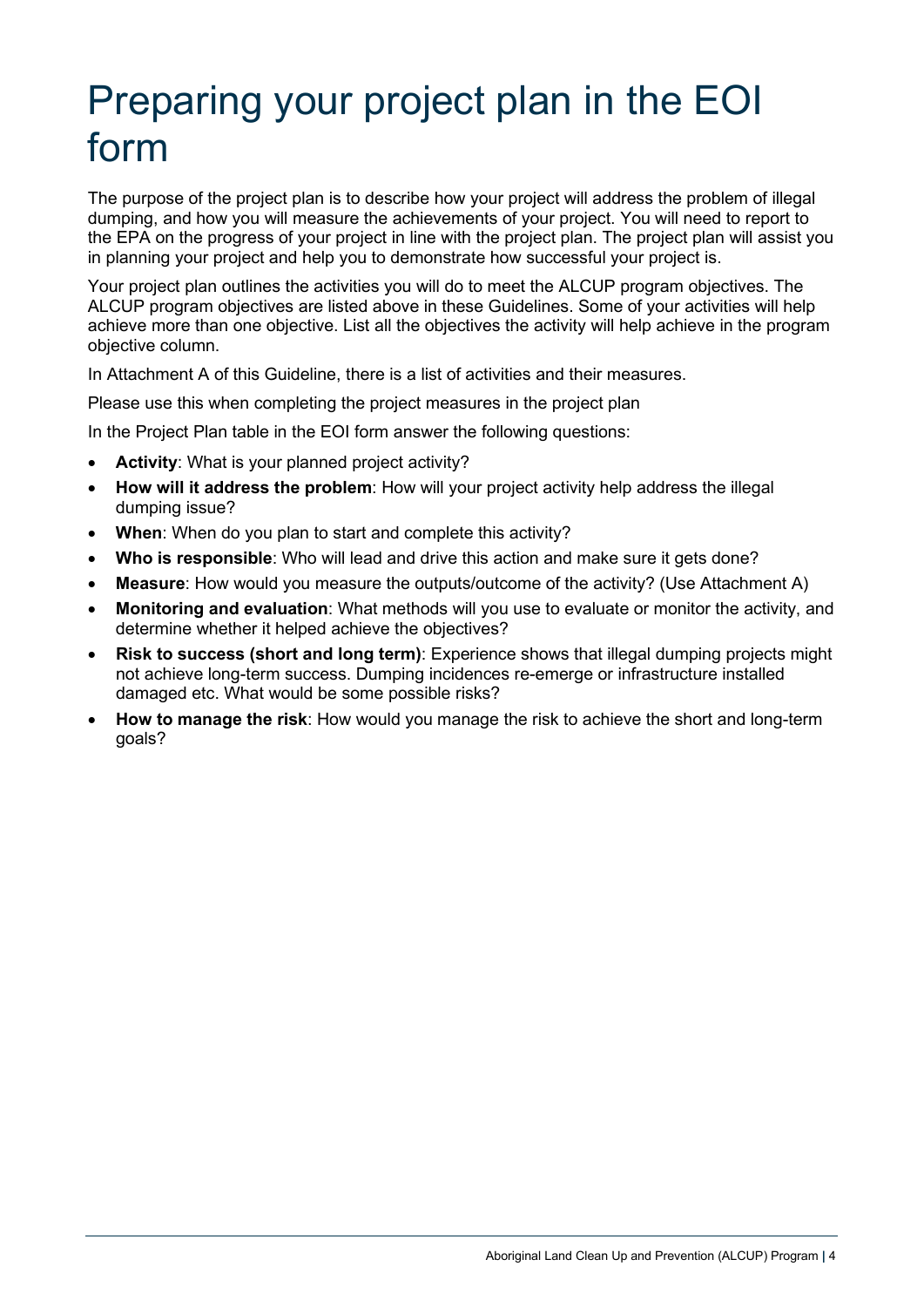The table below gives some examples. It is not a comprehensive list and you are welcome to create your own activities in line with the program objectives.

|   | No. Activity                                                                          | Program<br>objectives       | How will it<br>address the<br>problem?                                                                                                      | <b>When</b>                 | Who is<br>responsible                                                                                          | <b>Measures</b>                    | <b>Monitoring and</b><br>evaluation                                                                                                  | <b>Risk to</b><br><b>SUCCESS</b><br>(short and<br>long term)                                      | How to manage<br>the risk                                                                                                                                                                                                                           |
|---|---------------------------------------------------------------------------------------|-----------------------------|---------------------------------------------------------------------------------------------------------------------------------------------|-----------------------------|----------------------------------------------------------------------------------------------------------------|------------------------------------|--------------------------------------------------------------------------------------------------------------------------------------|---------------------------------------------------------------------------------------------------|-----------------------------------------------------------------------------------------------------------------------------------------------------------------------------------------------------------------------------------------------------|
|   | Engage a<br>contractor to<br>clean up the<br>existing piles<br>at hotspots<br>$1 - 4$ | Objective<br>1, $3$ and $4$ | Existing rubbish will<br>attract more dumps<br>Cleaner sites will<br>deter future<br>dumping                                                | <b>July 2022</b>            | <b>LALC</b> rangers                                                                                            | Tonnes of<br>rubbish<br>removed    | The amount of<br>waste removed<br>Tip dockets as<br>proof of properly<br>disposed waste<br>Before and after<br>photos of site        | Clean up not<br>completed in<br>time or under<br>budget<br>Dumping<br>reappears<br>after clean up | Use the Quotes for Rubbish<br>Removal template<br>developed by EPA to define<br>the scope of project<br>Get multiple quotes<br>Planned activities below<br>including bush rehabilitation<br>and cultural activities to<br>deter dumping reappearing |
| 2 | Design and<br>install signs<br>at hotspots<br>$1$ and $3$                             | Objective<br>$2$ and $3$    | Signs will remind<br>people it is wrong to<br>dump illegally<br>Also empower local<br>communities to<br>report the illegal<br>dumping crime | $July-$<br>November<br>2022 | <b>LALC</b><br>Contractor to<br>design and make<br>signs with input<br>from community<br>Council<br><b>EPA</b> | Number of<br>signs<br>installed    | Site inspection<br>before and after<br>illegal dumping<br>incidences<br>reduced after<br>installation<br>Photos before and<br>after  | Vandalism<br>Message<br>unclear or<br>confusing to<br>community                                   | Anti-vandalism design<br>Consult with both EPA, local<br>councils and community<br>about messages and design                                                                                                                                        |
| 3 | Install<br>barriers in<br>hotspots 1,2<br>and 3                                       | Objective<br>1 and $3$      | Barriers will block<br>vehicle access to<br>prevent dumping at<br>these three sites                                                         | July-<br>November<br>2022   | <b>LALC</b> contractors                                                                                        | Number of<br>barriers<br>installed | Site inspection<br>before and after:<br>illegal dumping<br>incidences<br>reduced after<br>installation<br>Photos before and<br>after | Vandalism<br>Maintenance<br>issues                                                                | Regular patrols of the site<br>Use barriers that are proven<br>to reduce access and<br>minimise vandalism<br>Budget for maintenance of<br>infrastructure in<br>management plan for the<br>site                                                      |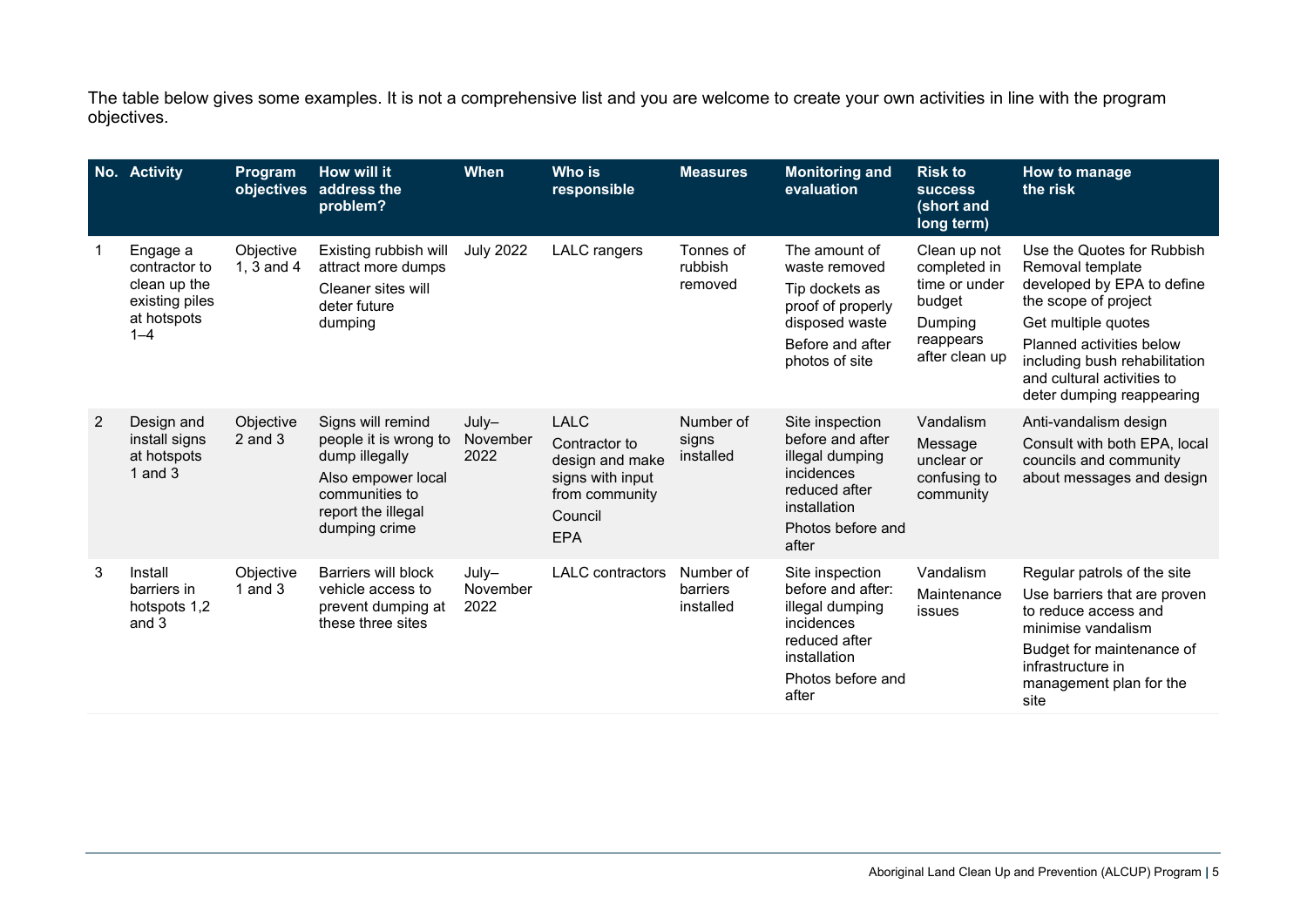|   | No. Activity                                                                                                         | Program                        | How will it<br>objectives address the<br>problem?                                                                                                                                                                 | <b>When</b>                                                          | Who is<br>responsible                                                               | <b>Measures</b>                                                                                    | <b>Monitoring and</b><br>evaluation                                                                                                                                                              | <b>Risk to</b><br><b>SUCCESS</b><br>(short and<br>long term)                                                            | How to manage<br>the risk                                                                                                                                                                                                                               |
|---|----------------------------------------------------------------------------------------------------------------------|--------------------------------|-------------------------------------------------------------------------------------------------------------------------------------------------------------------------------------------------------------------|----------------------------------------------------------------------|-------------------------------------------------------------------------------------|----------------------------------------------------------------------------------------------------|--------------------------------------------------------------------------------------------------------------------------------------------------------------------------------------------------|-------------------------------------------------------------------------------------------------------------------------|---------------------------------------------------------------------------------------------------------------------------------------------------------------------------------------------------------------------------------------------------------|
| 4 | Monitor<br>hotspots on<br>weekly patrol<br>of the site                                                               | Objective<br>1, 2 and 4        | It will help deter the<br>perpetrators of<br>illegal dumping if<br>they know they<br>might be caught                                                                                                              | August<br>2022-June<br>2023                                          | <b>LALC</b>                                                                         | Hrs per week<br>of patrol                                                                          | Record any<br>changes in the<br>number of illegal<br>dumping incidents                                                                                                                           | When funding<br>finishes, no<br>budget to<br>continue<br>patrols<br>LALC has no<br>authority to<br>prosecute<br>dumpers | Seek different funding<br>channels and put it in the<br>annual budget plan<br>Build relationship with<br>council enforcement officers<br>to issue fines to dumpers                                                                                      |
| 5 | Plant a bush<br>tucker garden<br>and invite the<br>community<br>for bush<br>tucker<br>planting event<br>at hotspot 1 | Objective<br>1, 2, 3,<br>and 4 | <b>Building community</b><br>pride to care for<br>Country                                                                                                                                                         | Design:<br>February<br>2023<br>Planting:<br>April 2023               | LALC, project<br>officer<br>Council                                                 | Number of<br>plants that<br>were planted<br>Number of<br>participants<br>who attended<br>the event | Observation of any<br>further dumping<br>Number of<br>community<br>members who<br>participate in the<br>event<br>Long term: number much<br>of community<br>members using the<br>garden each week | up properly<br>Not enough<br>community<br>involvement<br>Community<br>not using it                                      | Garden not set Have a clear guideline<br>written for design brief<br>Involve the community from<br>the design stage<br>Communicate with<br>community and promote<br>widely with community using<br>various channels, esp. face-<br>to-face              |
| 6 | Hold<br>community<br>meetings and<br>workshops<br>about illegal<br>dumping and<br>waste<br>management                | Objective<br>2, 3 and 4        | Dumping may be<br>from outside or by<br>members of the<br>community. It's<br>important to engage<br>and educate the<br>communities.<br>Include information<br>on clean up<br>services and local<br>disposal sites | 5 sessions.<br>planned<br>with first<br>session in<br>August<br>2022 | CER officer<br>Communities<br><b>LALC</b><br>Presenters/<br>facilitators<br>Council | Number of<br>sessions held<br>Number of<br>attendees                                               | Result of<br>evaluation survey<br>of the session<br>Observation of<br>waste behaviour<br>change                                                                                                  | Community<br>not interested<br>Workshops<br>not held on<br>time                                                         | Plan well before to avoid<br>clash with community events<br>Gain support from elders in<br>the community before<br>promotion widely<br>Survey community members<br>to ensure the design and<br>promotion of the event will<br>be appealing to community |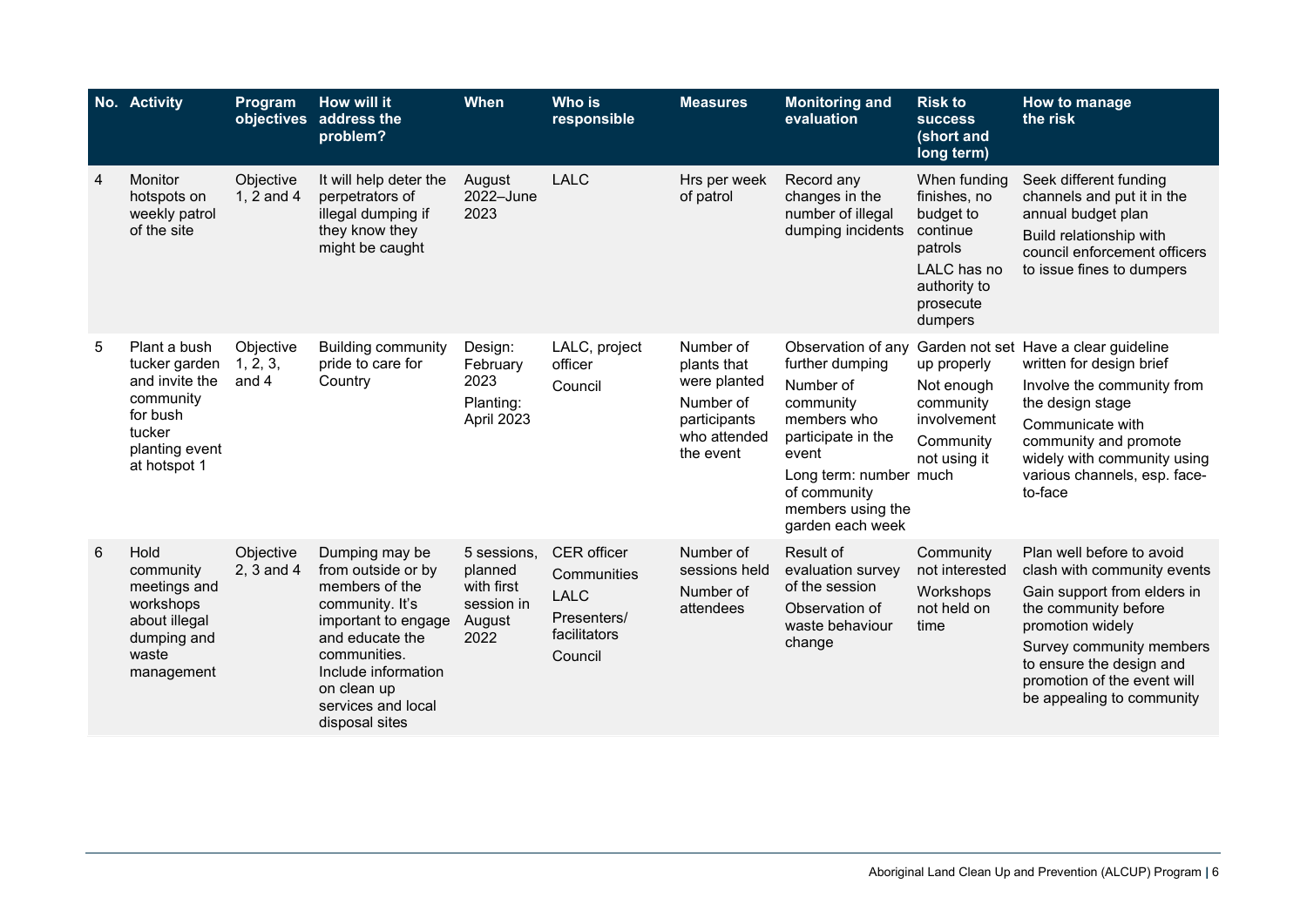| No. | <b>Activity</b>                                                          | <b>Program</b>           | How will it<br>objectives address the<br>problem?                                                                        | <b>When</b>                                                         | Who is<br>responsible                             | <b>Measures</b>                           | Monitoring and<br>evaluation                                                                                                    | <b>Risk to</b><br><b>SUCCESS</b><br>(short and<br>long term)                                          | How to manage<br>the risk                                                                                                                                                   |
|-----|--------------------------------------------------------------------------|--------------------------|--------------------------------------------------------------------------------------------------------------------------|---------------------------------------------------------------------|---------------------------------------------------|-------------------------------------------|---------------------------------------------------------------------------------------------------------------------------------|-------------------------------------------------------------------------------------------------------|-----------------------------------------------------------------------------------------------------------------------------------------------------------------------------|
|     | Hold a social<br>media<br>campaign on<br>waste and<br>illegal<br>dumping | Objective<br>$2$ and $3$ | Social media is an<br>effective way to<br>engage the wider<br>community about<br>the impacts of<br>dumping on<br>Country | Starting<br>from the<br>very<br>beginning<br>till end of<br>project | <b>LALC</b><br>Project manager<br>Wider community | Number of<br>posts<br>published<br>online | Social media<br>report<br>Number of likes.<br>interaction with<br>post<br>Change of waste<br>management<br>behaviours<br>Survey | Lack of<br>community<br>interest<br>Disagreement<br>or negative<br>comments in<br>the social<br>media | Ensure the message is well<br>designed to appeal the<br>community members<br>Develop a strategy to deal<br>with negative or abusive<br>feedback/comments on<br>social media |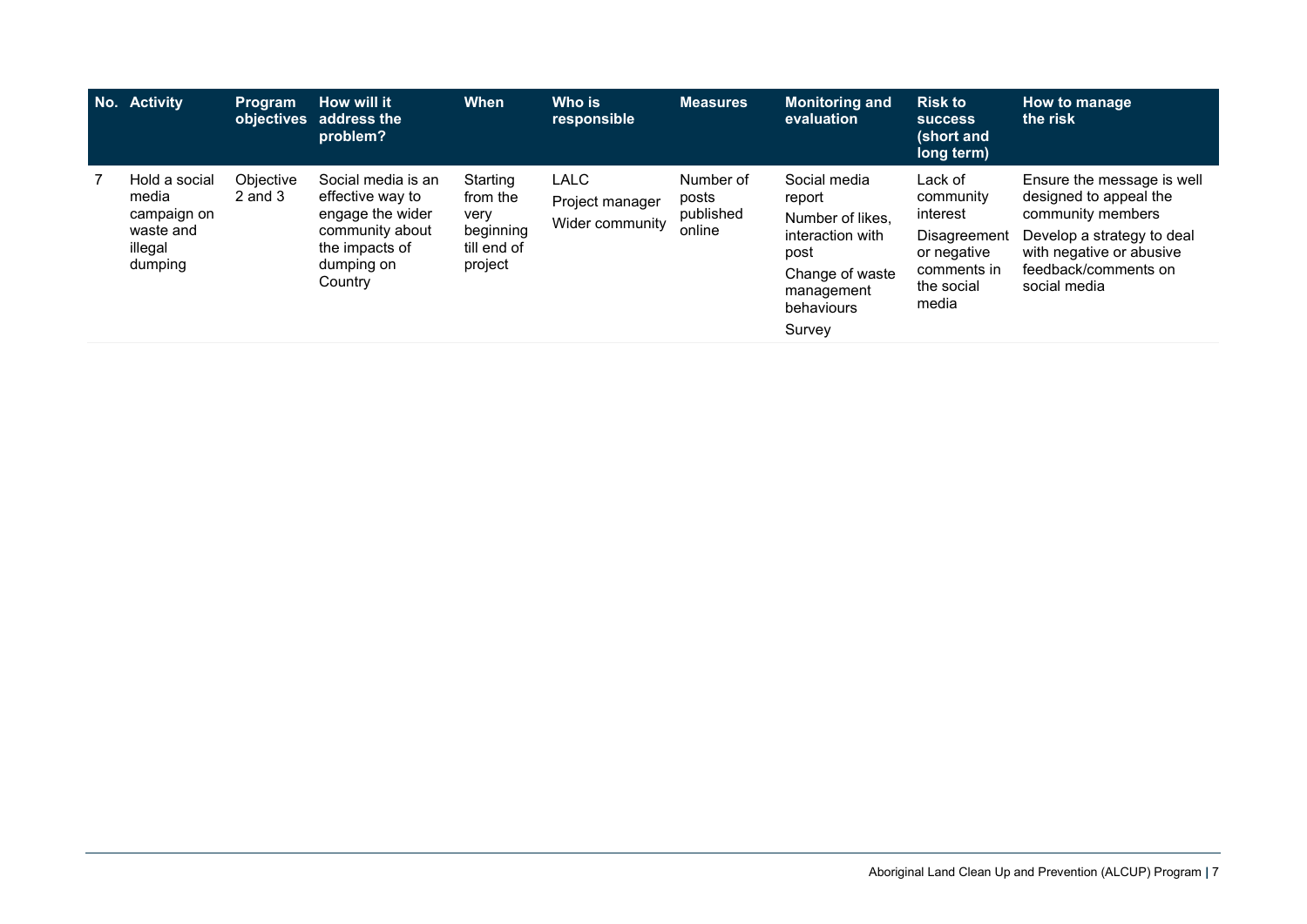# <span id="page-10-0"></span>Supporting information

This section details supporting information to include in the EOI application.

### <span id="page-10-1"></span>**Partnerships**

Obtaining the support of other organisations and groups can significantly add value to a project by:

- gaining support for the project from a wider audience
- gaining in-kind support
- sharing responsibility for the project outcomes.

A letter of support from project partners outlining their roles and responsibilities in the project will be favourably considered.

### <span id="page-10-2"></span>**Financial Administrator**

The grant agreement will be made out to the financial administrator. It is the EPA's preference to award the funds to the LALC to financially administer their project. However, if the LALC chooses to partner with an external organisation to financially administer the funds, a letter of support will be required from the LALC.

The financial administrator must hold an ABN and a legal name.

If choosing an organisation to administer the funding, discuss and agree on:

- the level of involvement the administering body will have in the project, i.e. is it only the management of finances or will their involvement be broader?
- the roles and responsibilities of other people involved in the project
- whether a fee is to be charged for the services of the administering body, and, if so, what the cost/s will be and what service/s will be provided.

Services might include:

- payment of wages to personnel through the administering body's payroll system
- arrangement of insurance and other legal requirements for the project
- use of equipment
- financial and budget advice for the duration of the project
- marketing, promotion and publicity expertise for the project.

### <span id="page-10-3"></span>**Evidence of illegal dumping**

Your EOI must include the following:

- photographs that show the type and amount of waste dumped and the dumping location
- estimates of the amount and type of waste to be cleaned up at the project site
- a map of the project site which displays the location of dumped material and proposed prevention measures (e.g. gates and fencing or deterrence signage).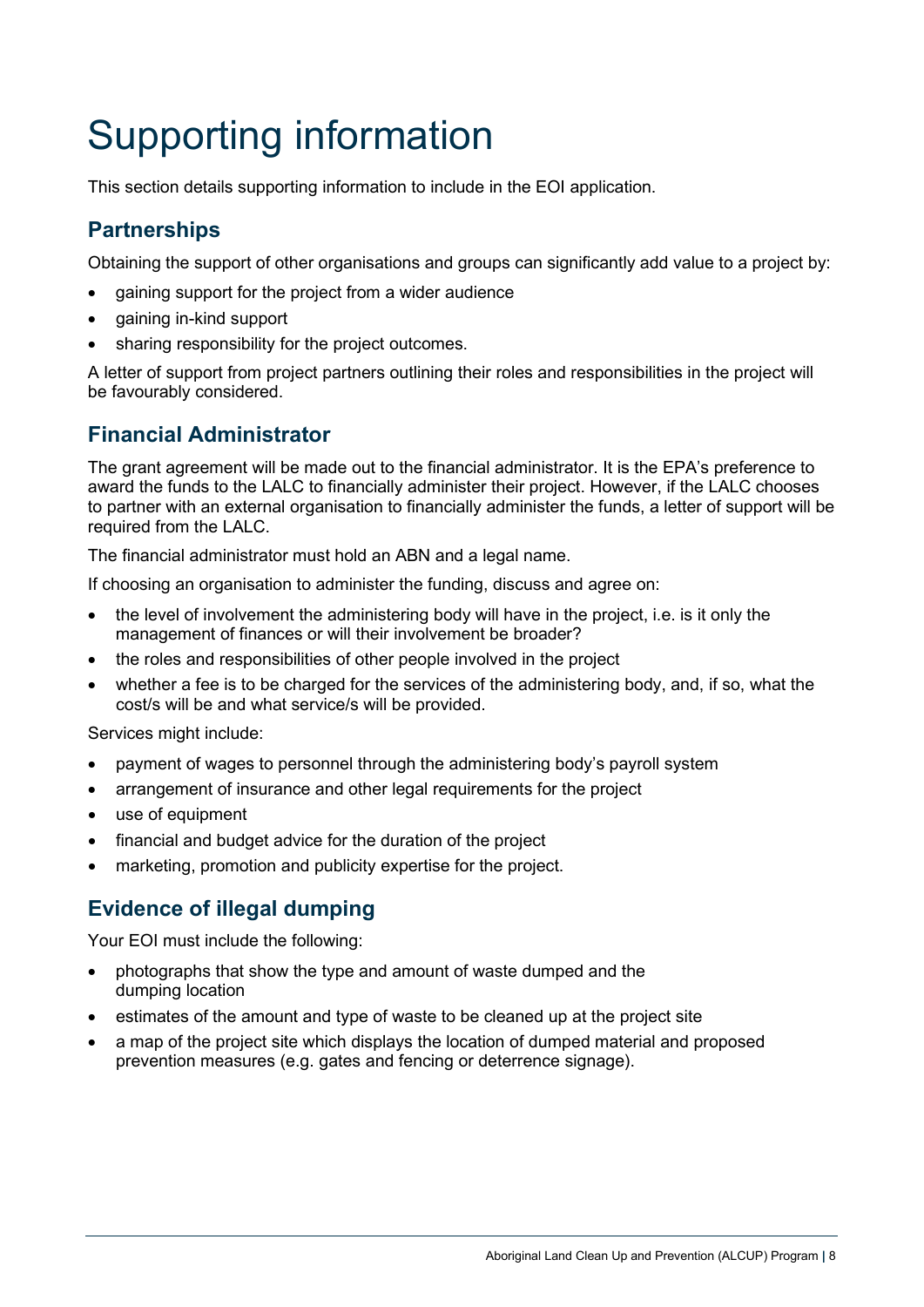# <span id="page-11-0"></span>Budget

A budget report outlining the expected grant expenditure is required to be submitted with the expression of interest. Organisations will need to clearly indicate the amount of grant funding sought, all income from other sources and in-kind support. For further information on how to complete a budget report, refer to guidance in the EOI form.

### <span id="page-11-1"></span>**In-kind contributions**

The NSW EPA values in-kind contributions. In-kind contributions show broad support and provide value for money. Please outline in-kind contributions and provide a financial value for these contributions within your EOI application. Examples of in-kind contributions include:

- staff time, equipment and material
- waiving and discounting disposal fees and costs
- contribution of resources for project administration, education, media or project activities.

### <span id="page-11-2"></span>**Joint funding**

Some large or long-term projects may require joint funding. Applicants should advise the NSW EPA if they have secured funding from another source for similar or related activities or if they have current applications lodged with other funding sources. Refer to question B6 in the EOI.

# <span id="page-11-3"></span>Funding conditions

### <span id="page-11-4"></span>**Financial conditions**

- Grants will be awarded between \$10,000 and \$75,000 (GST exclusive).
- Final financial reports for grants should ensure that:
	- $\circ$  the financial report accurately reflects income and expenditure for the project
	- $\circ$  all payments were supported by adequate documentation to show that expenditure was for bona fide goods and services related to the project
	- $\circ$  competitive pricing was obtained for all individual items of expenditure of \$5,000 and over.
- Applicants must, sign and attach a statutory declaration certifying the accuracy of their financial report.
- Funds granted must be spent on the activities outlined in the application and as approved by the NSW EPA.
- Any unspent funds must be returned to the EPA.

### <span id="page-11-5"></span>**Project timing and commencement**

- Projects are for up to 18-months.
- Project activities must start within three months of receiving the first funding payment
- Delay of project completion may result in the withdrawal of the grant funding.

#### <span id="page-11-6"></span>**Proposed project amendments**

- Any changes to the project expenditure of above 10% in any category must be submitted to NSW EPA in writing for approval.
- In the event of cancellation of a funded activity, the NSW EPA must be notified in writing and an alternate activity may be negotiated to replace the original planned activity.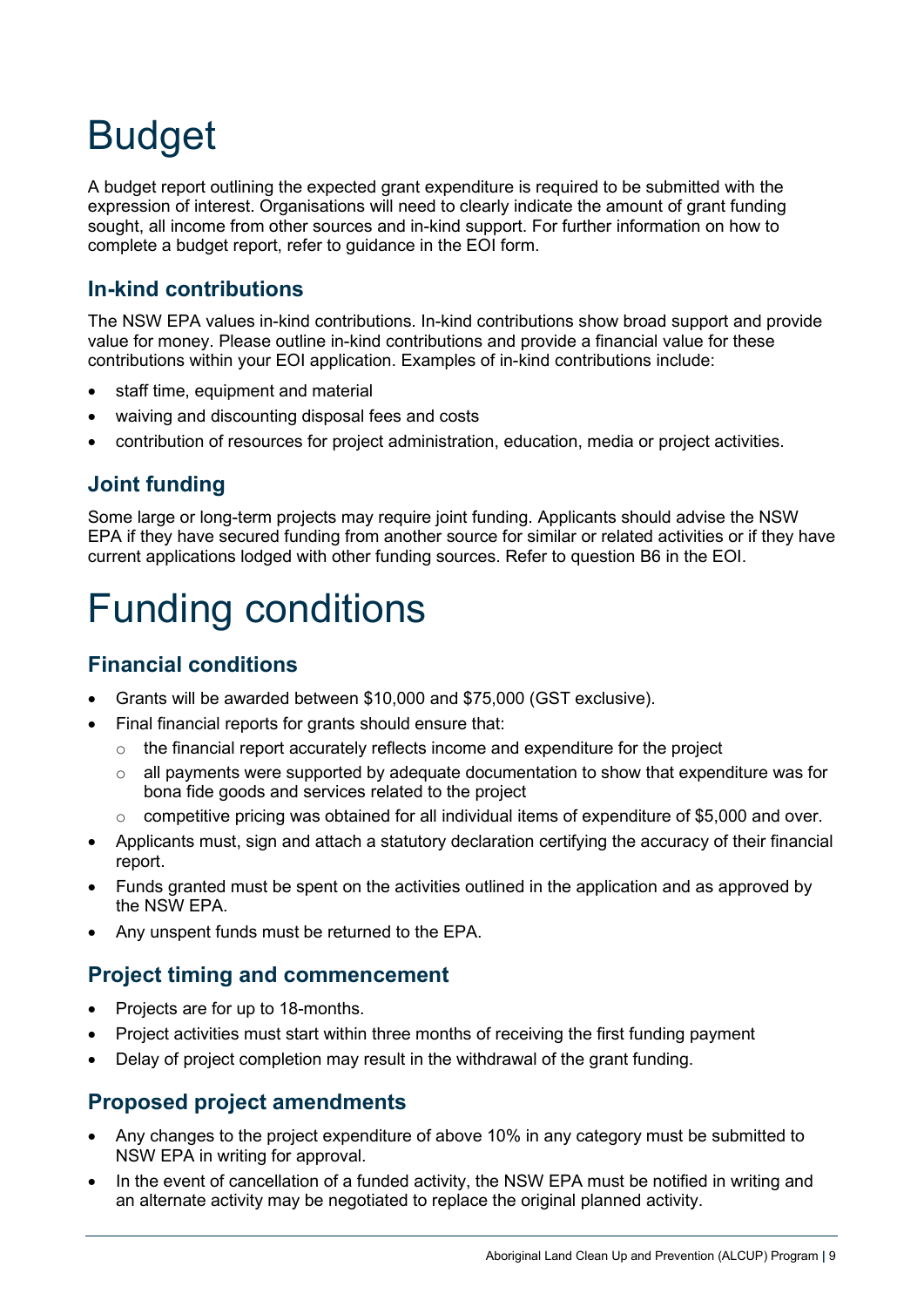### <span id="page-12-0"></span>**Accountability and reporting**

- All successful applicants approved for funding will be required to enter into a grant agreement with the NSW EPA.
- Funds will be released according to the terms and conditions set out in the funding agreement.
- All successful applicants must submit a final financial report.
- All successful applicants will be required to submit a progress report in addition to a final acquittal report. The progress report and final report templates are linked to your EOI application via SmartyGrants. It is advised to learn about the reporting requirements before submitting your grant application.

### <span id="page-12-1"></span>**Project promotion**

- Successful applicants will be required to liaise with the EPA in relation to all media, signage or other promotion of the project and acknowledge the funding contribution made by the EPA.
- The EPA reserves the right to publish articles about the project on its website and in publications. Applicants must state their requirements for commercial or personal confidentiality.

#### <span id="page-12-2"></span>**Insurance and governance practices**

- Successful applicants must follow sound governance practices and comply with all laws and regulations, e.g. work health and safety, equal opportunity, WorkCover, planning and building permits.
- Applicants or their nominated partner are responsible for ensuring there is public liability insurance cover for the project and must indemnify the EPA against any legal claims arising out of the project.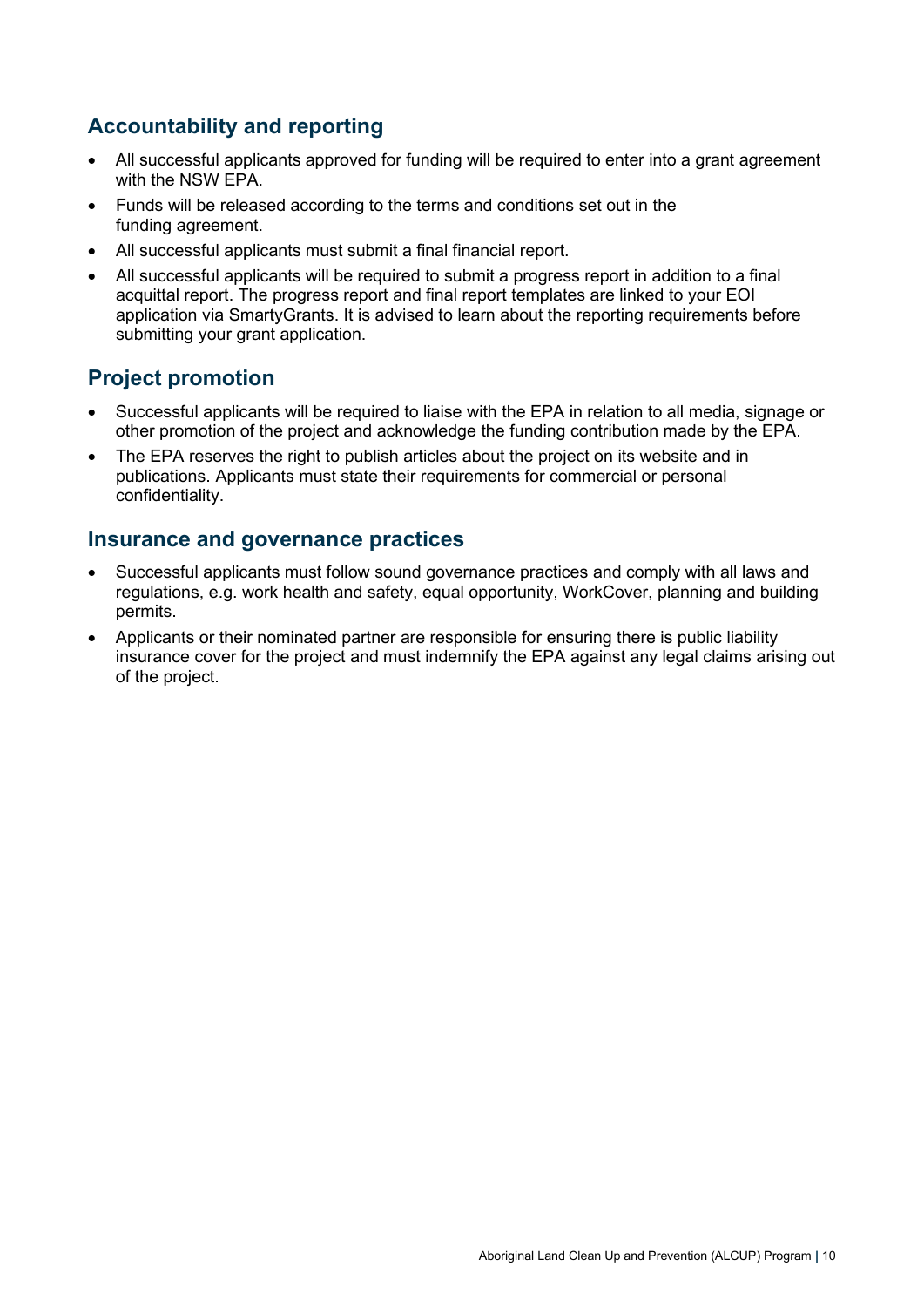# <span id="page-13-0"></span>Application process

The EPA website has information on how to complete and submit your EOI application online via the SmartyGrants platform, and the Round 5 opening and closing dates at **[https://www.epa.nsw.gov.au/working-together/grants/illegal-dumping/illegal-dumping-alcup](https://www.epa.nsw.gov.au/working-together/grants/illegal-dumping/illegal-dumping-alcup-program)[program.](https://www.epa.nsw.gov.au/working-together/grants/illegal-dumping/illegal-dumping-alcup-program)**

The EOI form can be directly accessed at **<https://epa.smartygrants.com.au/ALCUP5>**

For enquiries, email [aboriginal.programs@epa.nsw.gov.au](mailto:aboriginal.programs@epa.nsw.gov.au) or phone 02 9995 5321.

### <span id="page-13-1"></span>**Application attachments**

The following is an example of attachments which can be submitted online with the EOI submission:

- A4 maps
- photos of the waste and hotspots showing the illegally dumped waste
- letters of support.

### <span id="page-13-2"></span>Successful applicants

The EPA will endeavour to notify successful applicants within three months of receiving the EOI application. Successful applicants will be required to submit the following information prior to the commencement of the project:

- invoice made out to the Environment Protection Authority
- signed funding agreement
- any modifications to the project plan and the budget breakdown.

Successful applicants will be required to submit a progress report and a final report and financial report on the completion of the project.

# <span id="page-13-3"></span>Payment schedule for successful applicants

The grant funding will occur in three payments based on the following milestones and deliverables:

| <b>Milestone</b> | Amount | <b>Deliverable</b>                                                                               |
|------------------|--------|--------------------------------------------------------------------------------------------------|
|                  | 80%    | Signed funding agreement returned to the EPA<br>Invoice for 80% of funds<br>Revised project plan |
|                  | 10%    | Progress report (a template will be provided via SmartyGrants)                                   |
| 3                | 10%    | Final report (a template will be provided via SmartyGrants)<br>Financial report                  |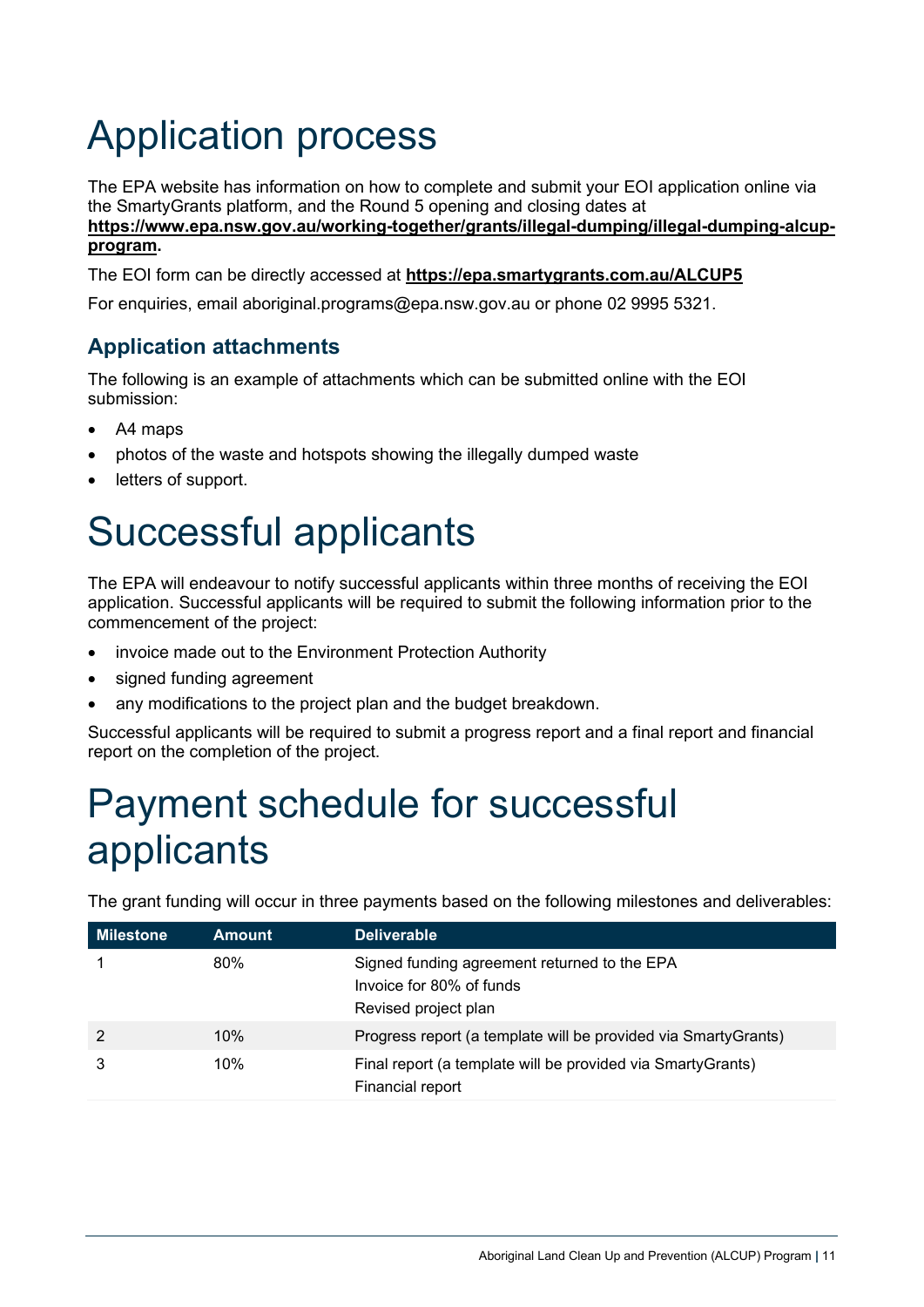# <span id="page-14-0"></span>Attachment A – Project activities and measures

The following project measures assist the NSW EPA to report to the government on the program's outcomes. Please use these activities and measures as a guide when developing your project plan (question C1 in the EOI form).

Please include any additional activities (and measures) that will help you meet the ALCUP program goals.

| <b>Project activity</b>                    | <b>Project activities</b>                                                                                                                                                             | <b>Measures</b>                                                                                                 |
|--------------------------------------------|---------------------------------------------------------------------------------------------------------------------------------------------------------------------------------------|-----------------------------------------------------------------------------------------------------------------|
| Clean up activities                        | Clean up hotspots                                                                                                                                                                     | Number of hot spots cleaned up                                                                                  |
|                                            | Clean up and dispose of<br>asbestos                                                                                                                                                   | Tonnes of asbestos removed                                                                                      |
|                                            | Clean up and dispose of<br>hazardous chemicals                                                                                                                                        | Tonnes of hazardous chemicals removed                                                                           |
|                                            | Clean up and dispose of<br>waste                                                                                                                                                      | Tonnes of waste removed                                                                                         |
|                                            | Clean up and recycle metals<br>and other recyclable waste<br>(including car bodies)                                                                                                   | Tonnes of waste recycled                                                                                        |
| Deterrence                                 | Install lights                                                                                                                                                                        | Number of lights installed                                                                                      |
| infrastructure<br>installation             | Install gates                                                                                                                                                                         | Number of gates installed                                                                                       |
|                                            | Install fencing                                                                                                                                                                       | Metres of fencing installed                                                                                     |
|                                            | Install earth mounds                                                                                                                                                                  | Number of earth mounds installed                                                                                |
|                                            | Install bollards                                                                                                                                                                      | Number of bollards installed                                                                                    |
|                                            | Install rock barriers                                                                                                                                                                 | Number of rock barriers installed                                                                               |
|                                            | Install surveillance cameras                                                                                                                                                          | Number of cameras installed                                                                                     |
|                                            | Set up car pads (to store<br>used cars for spare parts)                                                                                                                               | Number of car pads set up                                                                                       |
|                                            | Install signs                                                                                                                                                                         | Number of signs installed                                                                                       |
| Enforcement and                            | Arrange surveillance patrols                                                                                                                                                          | Hours per week patrols done                                                                                     |
| monitoring                                 | Develop relationship with<br>council enforcement officers<br>to assist with enforcement                                                                                               | Number of council enforcement officers<br>contacted                                                             |
| Community and<br>stakeholder<br>engagement | Develop education/promotion<br>materials (flyers, brochures,<br>newsletters, posters)<br>Produce newsletters article<br>on the clean up project<br>Prepare and send media<br>releases | Number of people reached via education<br>materials (estimation is OK)                                          |
|                                            | Hold social media campaign                                                                                                                                                            | Number of social media posts the project<br>produced<br>Number of targeted audience reached via social<br>media |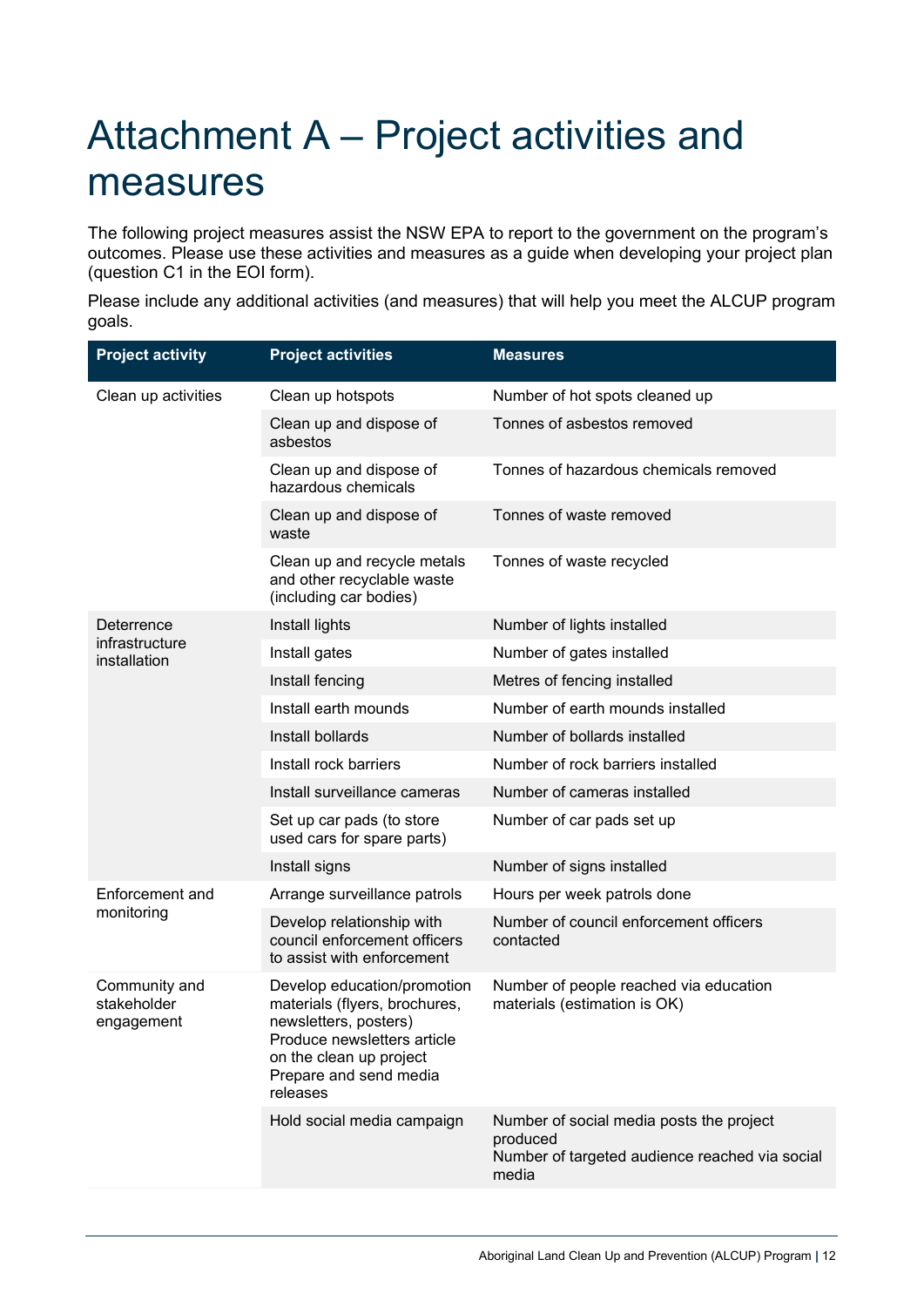|                                                       | Promote via radio<br>advertisement                                                           | Number of radio advertisements the project<br>produced<br>Number of targeted audience reached                              |
|-------------------------------------------------------|----------------------------------------------------------------------------------------------|----------------------------------------------------------------------------------------------------------------------------|
|                                                       | Promote via TV                                                                               | Number of news stories generated by the<br>project and its successes<br>Number of targeted audience reached                |
|                                                       | Promote via newspaper ads<br>or articles                                                     | Number of newspaper stories and articles the<br>project produced and generated<br>Number of targeted readers reached       |
|                                                       | Promote and educate via<br>billboard                                                         | Number of billboards set up<br>Number of targeted people reached                                                           |
|                                                       | Hold community workshops                                                                     | Number of workshops held<br>Number of attendees                                                                            |
|                                                       | Hold stakeholder meetings                                                                    | Number of meetings organised<br>Number of attendees                                                                        |
|                                                       | Develop and conduct<br>community surveys and<br>interviews                                   | Number of surveys/interviews developed and<br>conducted<br>Number of people surveyed/interviewed                           |
|                                                       | Organise community clean up<br>event                                                         | Number of clean up events organised<br>Number of community members participating<br>the events                             |
|                                                       | Organise BBQ for community<br>awareness of upcoming event                                    | Number of BBQ events organised<br>Number of attendees                                                                      |
| Care for Country,<br>cultural<br>and other activities | Organise landscaping,<br>rehabilitation and site<br>beautification                           | Area (m <sup>2</sup> ) landscaped/rehabilitated/beautified<br>Number of community members participated                     |
|                                                       | Organise bush tucker planting<br>community event                                             | Number of bush tucker events organised<br>Number of bush tucker plants planted<br>Number of community members participated |
|                                                       | Organise native bush<br>regeneration                                                         | Number of sites and plants planted                                                                                         |
|                                                       | Set up community picnic area Area $(m2)$ of picnic site set up<br>on cleaned up sites        |                                                                                                                            |
|                                                       | Organise cultural activities<br>that promote Caring for<br>Country on the cleaned up<br>site | Number of cultural events organised<br>Number of people participated in the event                                          |
|                                                       | Other land management<br>activities that assist with<br>Caring for Country                   | Number of people employed in activities                                                                                    |
| Waste and illegal<br>dumping management               | Set up illegal dumping<br>management procedure                                               | Illegal dumping management procedure<br>developed and documented                                                           |
|                                                       | Develop links to other<br>programs and/or funding                                            | Number of links developed                                                                                                  |
|                                                       | Form partnerships with other<br>organisations to tackle illegal<br>dumping                   | Number of partnerships developed                                                                                           |
| Capacity building for<br>illegal dumping              | Organise training sessions for<br>LALC staff on illegal dumping<br>(the EPA can assist)      | Number of training sessions organised<br>Number of staff members trained                                                   |